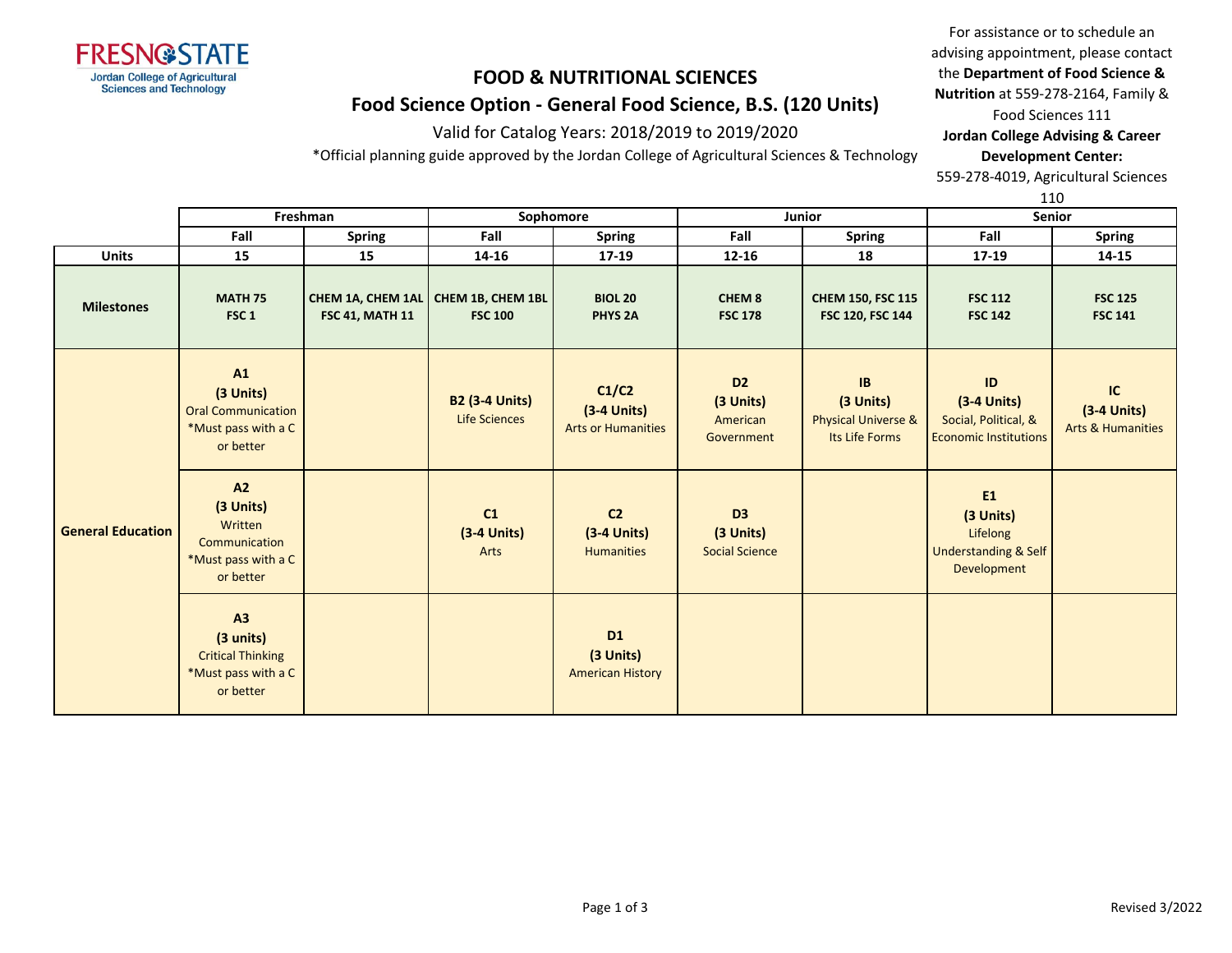

Valid for Catalog Years: 2018/2019 to 2019/2020

\*Official planning guide approved by the Jordan College of Agricultural Sciences & Technology

For assistance or to schedule an advising appointment, please contact the **Department of Food Science & Nutrition** at 559-278-2164, Family & Food Sciences 111

**Jordan College Advising & Career Development Center:**

559-278-4019, Agricultural Sciences

110

|              |                                                                                                                                                                                                                                                                                | Freshman                                                                                                                                                                                           |                                                                                                                     | Sophomore                                                                                                                              |                                                              | <b>Junior</b>                                                                                                                     |                                                                                                                               | ᆠᅶ<br>Senior                                                                                             |
|--------------|--------------------------------------------------------------------------------------------------------------------------------------------------------------------------------------------------------------------------------------------------------------------------------|----------------------------------------------------------------------------------------------------------------------------------------------------------------------------------------------------|---------------------------------------------------------------------------------------------------------------------|----------------------------------------------------------------------------------------------------------------------------------------|--------------------------------------------------------------|-----------------------------------------------------------------------------------------------------------------------------------|-------------------------------------------------------------------------------------------------------------------------------|----------------------------------------------------------------------------------------------------------|
|              | Fall                                                                                                                                                                                                                                                                           | <b>Spring</b>                                                                                                                                                                                      | Fall                                                                                                                | <b>Spring</b>                                                                                                                          | Fall                                                         | <b>Spring</b>                                                                                                                     | Fall                                                                                                                          | <b>Spring</b>                                                                                            |
| <b>Units</b> | 15                                                                                                                                                                                                                                                                             | 15                                                                                                                                                                                                 | 14-16                                                                                                               | 17-19                                                                                                                                  | $12 - 16$                                                    | 18                                                                                                                                | 17-19                                                                                                                         | $14 - 15$                                                                                                |
| <b>Major</b> | <b>GE Area B4</b><br><b>MATH 75</b><br>(4 Units)<br>Quantitative<br>Reasoning<br>[Pre-Req: Elementary   [Pre-Req: High school]<br>geometry,<br>intermediate algebra,<br>& trigonometry OR<br>precalculus. Passing<br>score on<br>department's Calculus<br>Readiness Test; ELM] | <b>GE Area B1</b><br><b>CHEM 1A</b><br>(3 Units)<br><b>Physical Sciences</b><br>chemistry. May be<br>taken concurrently:<br>GE B4; CHEM 1AL]<br>*Not open to<br>students with credit<br>in CHEM 1B | <b>CHEM 1B</b><br>(3 units)<br>1AL (both passed with<br>a C or better); CHEM<br>1BL (may be taken<br>concurrently)] | <b>BIOL 20</b><br>(4 Units)<br>[Pre-Req: CHEM 1A &   [Pre-Req: CHEM 1A or<br>3A<br>*Not open to<br>students with credit<br>in BIOL 120 | <b>CHEM 8</b><br>(3 units)<br>[Pre-Req: CHEM 1B or<br>$3A$ ] | <b>CHEM 150</b><br>(3 units)<br>[Pre-Req: CHEM 3B,<br>8, or<br>128A & 128B]                                                       | <b>FSC 112</b><br>(4 units)<br>[Pre-Req: CHEM 150;<br>FSC 1                                                                   | <b>FSC 125</b><br>$(4 \text{ units})$<br>[Pre-Req: FSC 41, 178;<br>BIOL 20; or instructor<br>permission] |
|              | FSC <sub>1</sub><br>(3 Units)                                                                                                                                                                                                                                                  | <b>GE Area B3</b><br><b>CHEM 1AL</b><br>(2 Units)<br>Lab<br>[Pre-Req: CHEM 1A<br>(may be<br>taken concurrently)]                                                                                   | <b>CHEM 1BL</b><br>(2 units)<br>[Pre-Req: HEM 1B<br>(may be taken<br>concurrently)]                                 | <b>PHYS 2A</b><br>(4 Units)<br>[Pre-Req: DS 71,<br><b>MATH 75, MATH 70,</b><br>or department<br>permission]                            | <b>FSC 178</b><br>(3 Units)<br>[Pre-Req: FSC 1]              | <b>FSC 115</b><br>(4 units)<br>[Pre-Req: FSC 41 or<br>112; MATH 11 or<br>AGBS 71; or instructor<br>permission]                    | <b>FSC 142</b><br>(4 Units)<br>[Pre-Req: FSC 41, 178; [Pre-Req: FSC 41, 178;<br>Senior standing; or<br>instructor permission] | <b>FSC 141</b><br>(4 Units)<br>Senior standing]                                                          |
|              |                                                                                                                                                                                                                                                                                | <b>FSC 41</b><br>(3 Units)<br>[Pre-Req: FSC 1]                                                                                                                                                     | <b>FSC 100</b><br>(3 units)<br>[Pre-Req: MATH 11 or<br><b>AGBS 711</b>                                              |                                                                                                                                        |                                                              | <b>FSC 120</b><br>(4 Units)<br>[Pre-Req: FSC 1; FSC<br>178; CHEM 1A or 3A;<br>MATH 11 or AGBS 71;<br>or instructor<br>permission] |                                                                                                                               |                                                                                                          |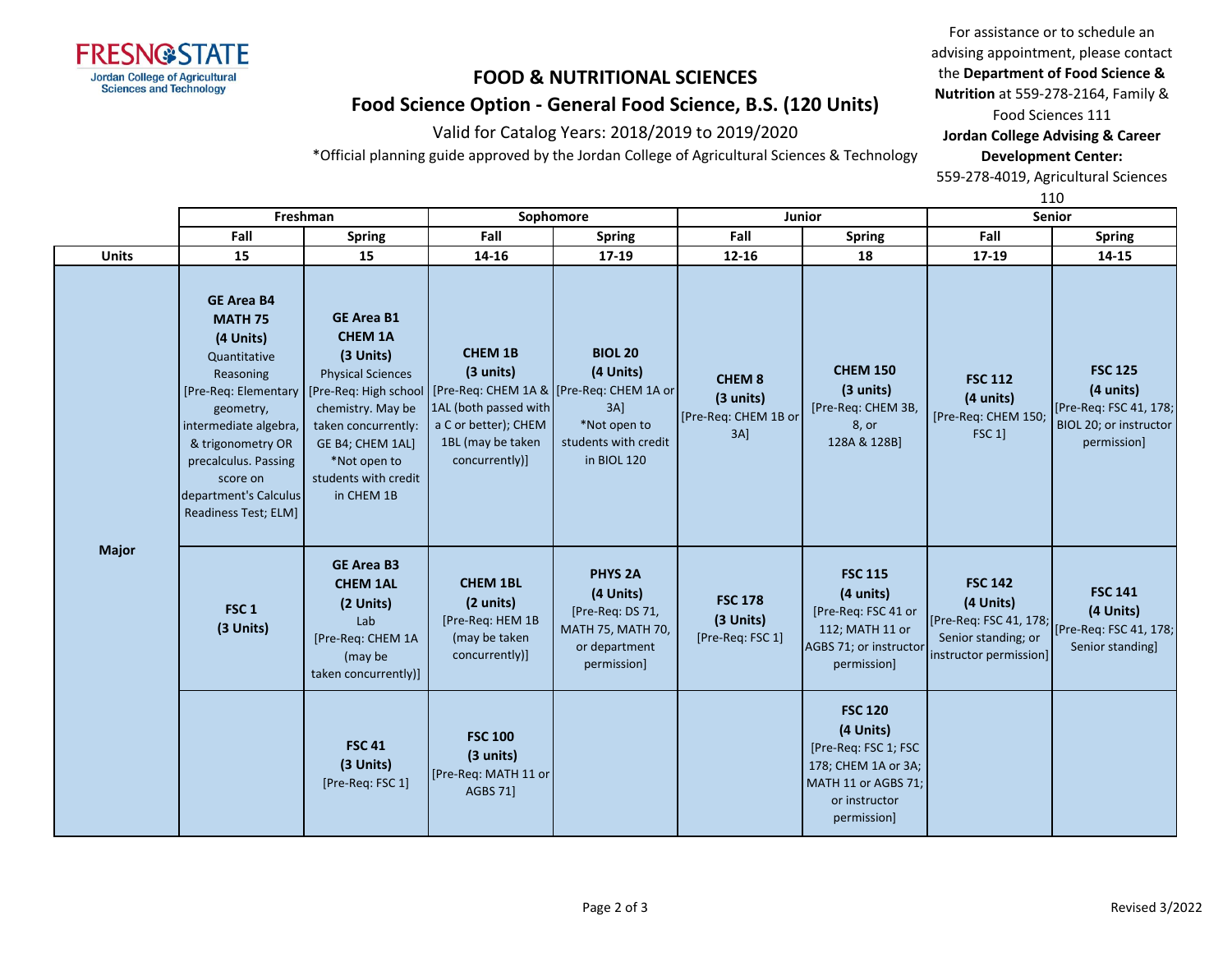

Valid for Catalog Years: 2018/2019 to 2019/2020

\*Official planning guide approved by the Jordan College of Agricultural Sciences & Technology

For assistance or to schedule an advising appointment, please contact the **Department of Food Science & Nutrition** at 559-278-2164, Family & Food Sciences 111

**Jordan College Advising & Career Development Center:**

559-278-4019, Agricultural Sciences

110

|                                                        |      | Freshman                                      |       | Sophomore     | Junior                                                                                                                  |                                                                                                                     |                 | ᆠᆂᇦ<br>Senior                                   |
|--------------------------------------------------------|------|-----------------------------------------------|-------|---------------|-------------------------------------------------------------------------------------------------------------------------|---------------------------------------------------------------------------------------------------------------------|-----------------|-------------------------------------------------|
|                                                        | Fall | Spring                                        | Fall  | <b>Spring</b> | Fall                                                                                                                    | <b>Spring</b>                                                                                                       | Fall            | Spring                                          |
| <b>Units</b>                                           | 15   | 15                                            | 14-16 | $17-19$       | $12 - 16$                                                                                                               | 18                                                                                                                  | 17-19           | $14 - 15$                                       |
| <b>Major</b>                                           |      | <b>MATH 11</b><br>(3 Units)<br>[Pre-Req: ELM] |       |               |                                                                                                                         | <b>FSC 144</b><br>(4 Units)<br>[Pre-Req: FSC 41;<br>PHYS 2A; MATH 75 or<br>equivalent; or<br>instructor permission] |                 |                                                 |
|                                                        |      | <b>NUTR 53</b><br>(3 Units)                   |       |               |                                                                                                                         |                                                                                                                     |                 |                                                 |
| <b>Additional</b><br>Graduation<br><b>Requirements</b> |      |                                               |       |               | <b>UDWS (0-4 Units)</b><br>*Upper Division<br><b>Writing Exam</b><br>OR "W" Course (must<br>pass with a C or<br>better) |                                                                                                                     | <b>Elective</b> | MI (3 Units)<br>Multicultural/<br>International |

#### **FOOTNOTES:**

**Prerequisites/Corequisites:** Other restrictions may apply. Please see your course catalog for detailed prerequisite/corequisite requirements.

Grade Requirements: CR/NC grading is not permitted for courses included in the major and additional requirements, except work experience (FSC 193; FSM 193; & NUTR 193). All major and additional requirements require a grade of C or better.

Electives (1 unit): Students must earn a minimum of 120 units total to graduate. The number of required elective units may vary, depending on the amount of units earned from major and GE courses. Upper Division Writing Skills requirement (UDWS): All undergraduate students must demonstrate competency in writing skills by passing the Upper Division Writing Exam (UDWE) or by obtaining a C or better in an approved upper division writing course, identified by the letter "W."

Substitutions: If substitutions/exceptions/waivers are made for any major courses that also meet GE and/or the Multicultural/International graduation requirement, the student is responsible for completing additional courses to satisfy the respective areas (GE and/or MI). This also includes the upperdivision writing requirement.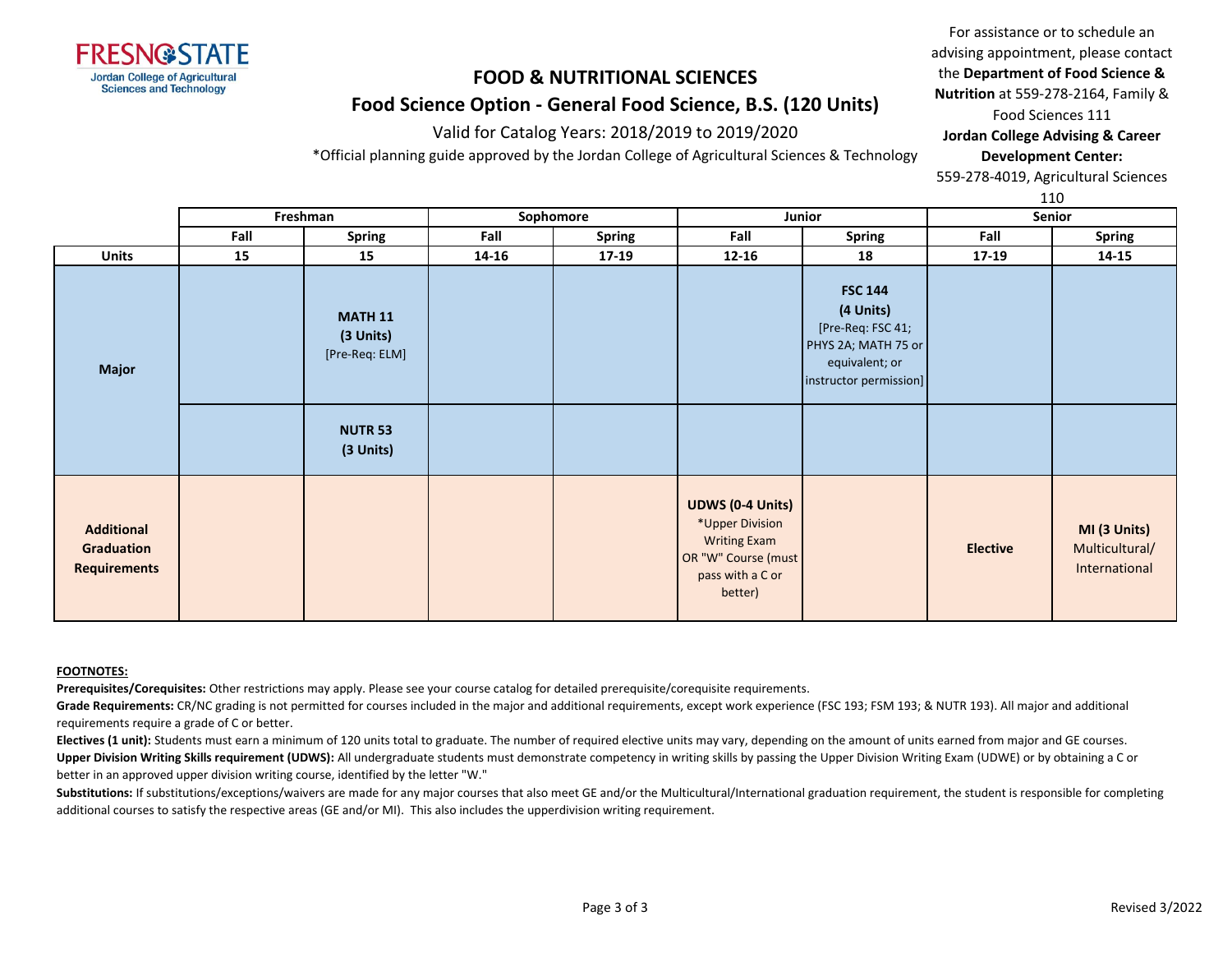

#### Valid for Catalog Years: 2012/2013 to 2017/2018

\*Official planning guide approved by the Jordan College of Agricultural Sciences & Technology

For assistance or to schedule an advising appointment, please contact the

### **Department of Food Science & Nutrition**

at 559-278-2164, Family & Food Sciences

111

**Jordan College Advising & Career Development Center:**

559-278-4019, Agricultural Sciences 110

|                             |                                                                                      | Freshman      |                                               | Sophomore                                      |                                                    | Junior                                                |                                                                                  | Senior                                                           |  |
|-----------------------------|--------------------------------------------------------------------------------------|---------------|-----------------------------------------------|------------------------------------------------|----------------------------------------------------|-------------------------------------------------------|----------------------------------------------------------------------------------|------------------------------------------------------------------|--|
|                             | Fall                                                                                 | <b>Spring</b> | Fall                                          | <b>Spring</b>                                  | Fall                                               | <b>Spring</b>                                         | Fall                                                                             | <b>Spring</b>                                                    |  |
| <b>Units</b>                | 15                                                                                   | 15            | 14-16                                         | $17 - 19$                                      | $12 - 16$                                          | 18                                                    | $17-19$                                                                          | 14-15                                                            |  |
|                             | <b>A1 (3 Units)</b><br><b>Oral Communication</b><br>*Must pass with a C<br>or better |               | <b>B2 (3-4 Units)</b><br><b>Life Sciences</b> | C1/C2 (3-4 Units)<br><b>Arts or Humanities</b> | D <sub>2</sub> (3 Units)<br>American<br>Government | IB (3 Units)<br>Physical Universe &<br>Its Life Forms | <b>ID (3-4 Units)</b><br>Social, Political, &<br>Economic<br><b>Institutions</b> | <b>IC (3-4 Units)</b><br><b>Arts &amp; Humanities</b>            |  |
| General<br><b>Education</b> | <b>A2 (3 Units)</b><br>Written<br>Communication<br>*Must pass with a C<br>or better  |               | <b>C1 (3-4 Units)</b><br>Arts                 | <b>C2 (3-4 Units)</b><br><b>Humanities</b>     | <b>D3 (3 Units)</b><br><b>Social Science</b>       |                                                       | $E1$ (3 Units)<br>Lifelong<br>Development                                        | MI (3 Units)<br>Understanding & Self Multicultural/International |  |
|                             | <b>A3 (3 units)</b><br><b>Critical Thinking</b><br>*Must pass with a C<br>or better  |               |                                               | <b>D1 (3 Units)</b><br><b>American History</b> |                                                    |                                                       |                                                                                  |                                                                  |  |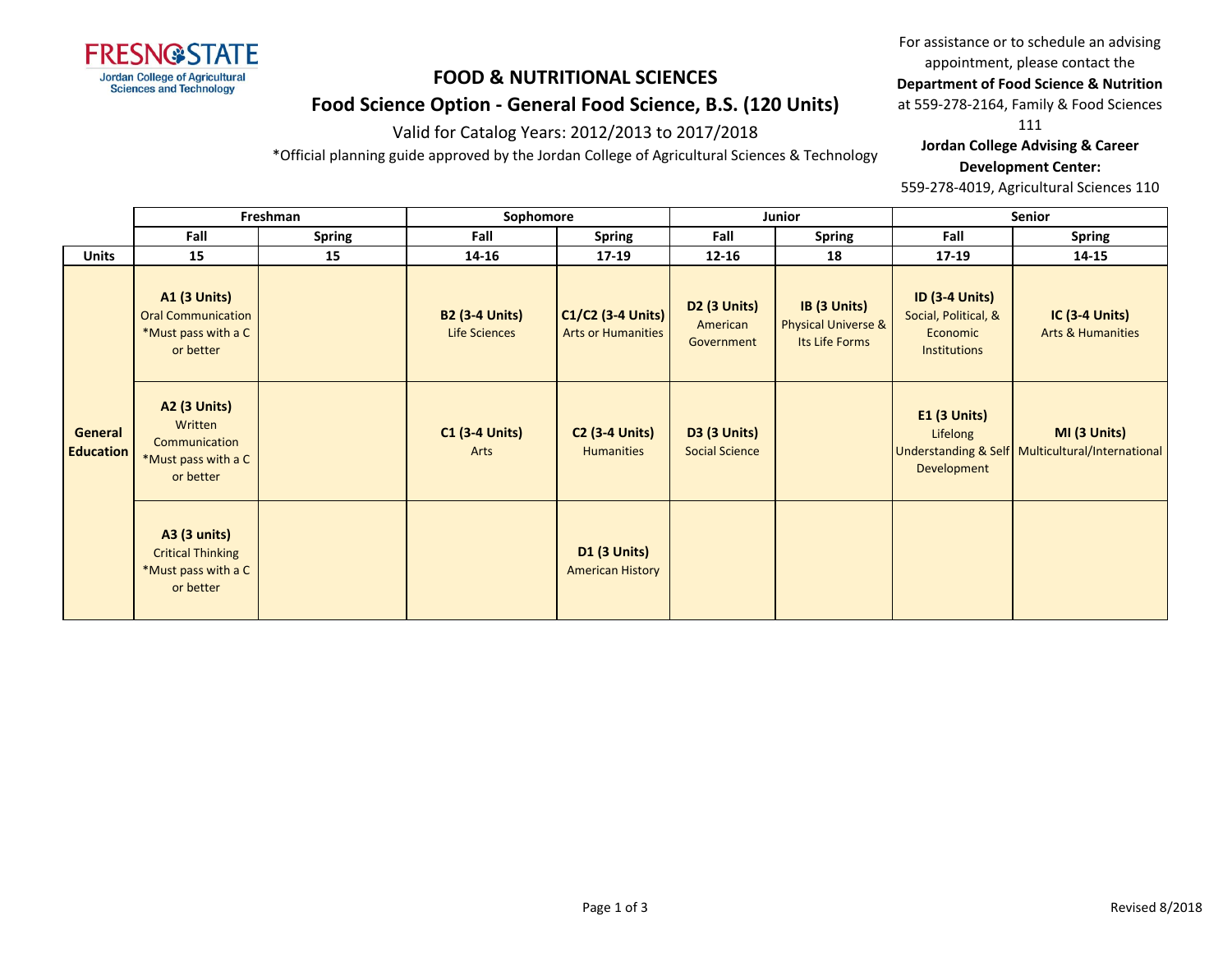

### Valid for Catalog Years: 2012/2013 to 2017/2018

\*Official planning guide approved by the Jordan College of Agricultural Sciences & Technology

For assistance or to schedule an advising appointment, please contact the

### **Department of Food Science & Nutrition**

at 559-278-2164, Family & Food Sciences

111

**Jordan College Advising & Career Development Center:**

559-278-4019, Agricultural Sciences 110

|              | Freshman                                                                                                                                                                                                                                    |                                                                                                                                                                                                                | Sophomore                                                                                                                     |                                                                                                                   | Junior                                          |                                                                                                                                   | Senior                                                                                                 |                                                                                      |
|--------------|---------------------------------------------------------------------------------------------------------------------------------------------------------------------------------------------------------------------------------------------|----------------------------------------------------------------------------------------------------------------------------------------------------------------------------------------------------------------|-------------------------------------------------------------------------------------------------------------------------------|-------------------------------------------------------------------------------------------------------------------|-------------------------------------------------|-----------------------------------------------------------------------------------------------------------------------------------|--------------------------------------------------------------------------------------------------------|--------------------------------------------------------------------------------------|
|              | Fall                                                                                                                                                                                                                                        | <b>Spring</b>                                                                                                                                                                                                  | Fall                                                                                                                          | <b>Spring</b>                                                                                                     | Fall                                            | <b>Spring</b>                                                                                                                     | Fall                                                                                                   | <b>Spring</b>                                                                        |
| <b>Units</b> | 15                                                                                                                                                                                                                                          | 15                                                                                                                                                                                                             | 14-16                                                                                                                         | 17-19                                                                                                             | 12-16                                           | 18                                                                                                                                | 17-19                                                                                                  | 14-15                                                                                |
| <b>Major</b> | <b>GE Area B4</b><br>MATH 75 (4 Units)<br>Quantitative<br>Reasoning<br>[Pre-Req: Elementary<br>geometry,<br>intermediate algebra,<br>& trigonometry OR<br>precalculus. Passing<br>score on<br>department's Calculus<br>Readiness Test; ELM] | <b>GE Area B1</b><br>CHEM 1A (3 Units)<br><b>Physical Sciences</b><br>[Pre-Req: High school<br>chemistry. May be taken<br>concurrently: GE B4;<br>CHEM 1AL]<br>*Not open to students<br>with credit in CHEM 1B | CHEM 1B (3 units)<br>[Pre-Req: CHEM 1A & 1AL<br>(both passed with a C or<br>better); CHEM 1BL (may<br>be taken concurrently)] | <b>BIOL 20 (4 Units)</b><br>[Pre-Req: CHEM 1A<br>or $3A$ ]<br>*Not open to<br>students with credit<br>in BIOL 120 | CHEM 8 (3 units)<br>[Pre-Req: CHEM<br>1B or 3A] | <b>CHEM 150 (3)</b><br>units)<br>[Pre-Req: CHEM 3B,<br>8, or<br>128A & 128B]                                                      | <b>FSC 112 (4 units)</b><br>[Pre-Req: CHEM 150;<br>FSC 1                                               | FSC 125 (4 units)<br>[Pre-Req: FSC 41, 178; BIOL<br>20; or instructor<br>permission] |
|              | FSC 1 (3 Units)                                                                                                                                                                                                                             | <b>GE Area B3</b><br><b>CHEM 1AL (2 Units)</b><br>Lab<br>[Pre-Req: CHEM 1A (may<br>be<br>taken concurrently)]                                                                                                  | CHEM 1BL (2 units)<br>[Pre-Req: HEM 1B (may be<br>taken concurrently)]                                                        | PHYS 2A (4 Units)<br>[Pre-Req: DS 71,<br>MATH 75, MATH<br>70, or department<br>permission]                        | FSC 178 (3<br>Units)<br>[Pre-Req: FSC 1]        | FSC 115 (4 units)<br>[Pre-Req: FSC 41 or<br>112; MATH 11 or<br>AGBS 71; or<br>instructor<br>permission]                           | <b>FSC 142 (4 Units)</b><br>[Pre-Req: FSC 41,<br>178; Senior standing;<br>or instructor<br>permission] | <b>FSC 141 (4 Units)</b><br>[Pre-Req: FSC 41, 178;<br>Senior standing]               |
|              |                                                                                                                                                                                                                                             | <b>FSC 41 (3 Units)</b><br>[Pre-Req: FSC 1]                                                                                                                                                                    | <b>FSC 100 (3 units)</b><br>[Pre-Req: MATH 11 or<br><b>AGBS 71]</b>                                                           |                                                                                                                   |                                                 | <b>FSC 120 (4 Units)</b><br>[Pre-Req: FSC 1; FSC<br>178; CHEM 1A or<br>3A; MATH 11 or<br>AGBS 71; or<br>instructor<br>permission] |                                                                                                        |                                                                                      |
|              |                                                                                                                                                                                                                                             | MATH 11 (3 Units)<br>[Pre-Req: ELM]                                                                                                                                                                            |                                                                                                                               |                                                                                                                   |                                                 | <b>FSC 144 (4 Units)</b><br>[Pre-Req: FSC 41;<br>PHYS 2A; MATH 75<br>or equivalent; or<br>instructor<br>permission]               |                                                                                                        |                                                                                      |
|              |                                                                                                                                                                                                                                             | NUTR 54 (3 Units)                                                                                                                                                                                              |                                                                                                                               |                                                                                                                   |                                                 |                                                                                                                                   |                                                                                                        |                                                                                      |